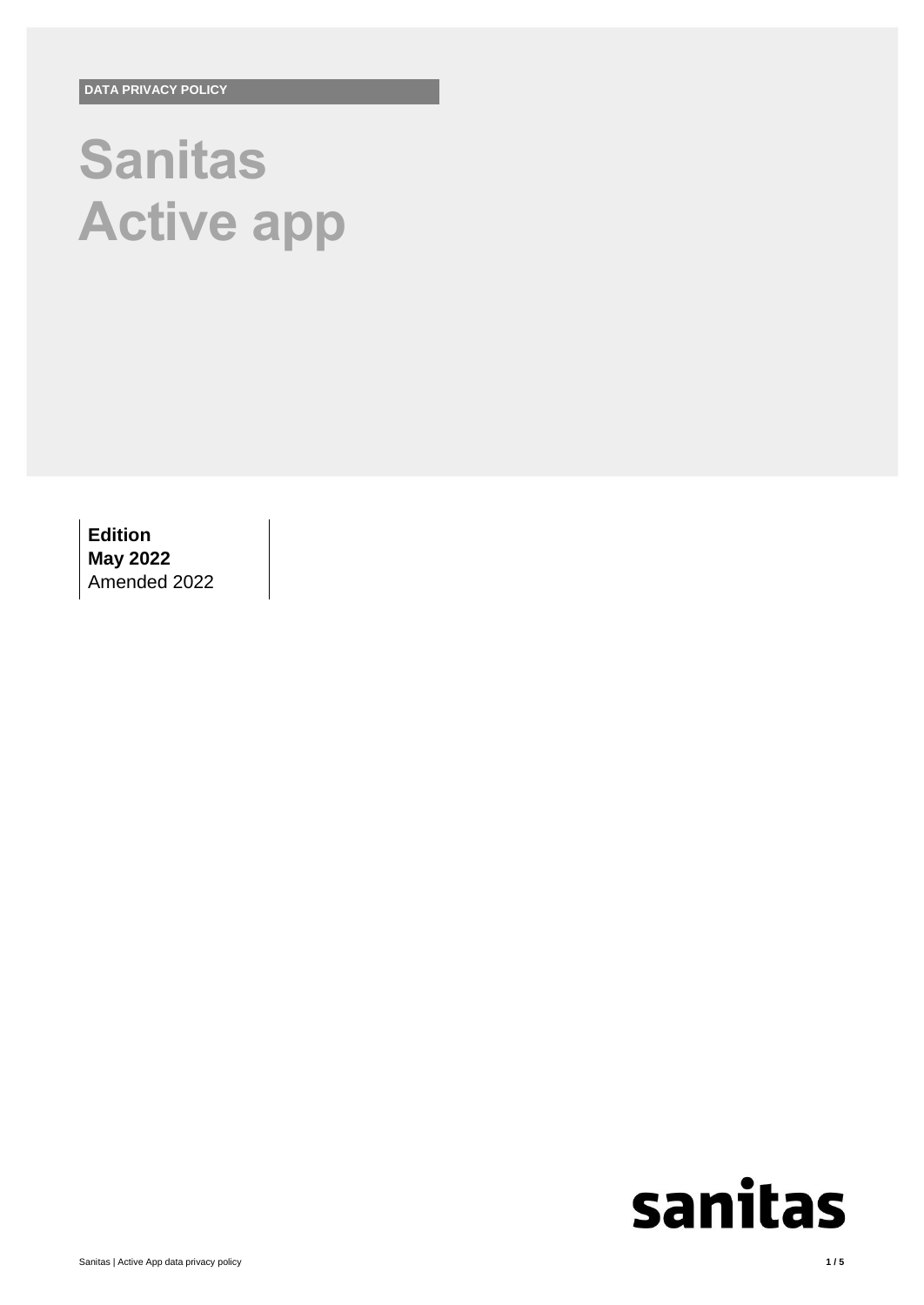## **Purpose and basis**

Data privacy and data security are a top priority for Sanitas. We therefore place great emphasis on the protection of personal details in all Sanitas business processes.

This data privacy policy specifies how Sanitas processes data in conjunction with use of the Sanitas Active app and associated services.

This privacy policy ensures you are fully and transparently informed about how your data is processed in conjunction with the Sanitas Active app. This way, you can decide whether or not you agree to Sanitas processing your data.

The privacy policy of the Sanitas Active app applies to all services offered in conjunction with the Sanitas Active app. If other provisions are stated in the terms of use for other services, these take precedence or supplement the terms of use for the Sanitas Active app.

## **Privacy agreement**

#### **1 Who is the owner of the data collection?**

The owner of the data collection is

Sanitas Privatversicherungen AG Jägergasse 3 8004 Zurich.

#### **2 What are your rights with regard to your data?**

The disclosure of your data when using the Sanitas Active app is voluntary and, provided you agree to this privacy agreement, with your express consent.

You are entitled at all times to assert your right to data privacy and to receive information on any of your data that Sanitas has stored and processed. You also have the right to amend or add to your data, to object to the processing of your data or to request that your data be deleted. Excluded from the right of deletion is any photographic material provided for the food service, which may be used anonymously. See point 10 below for information on how to contact us. To assert your right to data privacy (information, correction/supplement, objection, deletion), you must make your request in writing, sign an original copy, and send it to us along with a copy of your passport or ID card. You also have the option of permanently deleting your account and exercise data at the touch of a button directly in the app.

## **3 Is data from my basic insurance disclosed to the operator of the Sanitas Active app (Sanitas Privatversicherungen AG)?**

For the purpose of verifying your identity (authentication), Sanitas may, if you have basic insurance with Sanitas, compare your data with the data stored about you by Sanitas Grundversicherungen AG. This comparison takes place each time you use the Sanitas Active app and affects the following data:

- Customer number
- Date of birth

If you are insured as a family member with Sanitas Grundversicherungen AG, your details are verified using the customer number of the head of the family. However, the data you provide when using the Sanitas Active app, its evaluations and the Active app services is not disclosed to the policyholder (head of family) and are not visible to him/her.

By agreeing to this data privacy policy, you expressly give your consent to this data comparison and thus to the disclosure of the above data by Sanitas Grundversicherungen AG to Sanitas Privatversicherungen AG each time you use the Sanitas Active app. No other data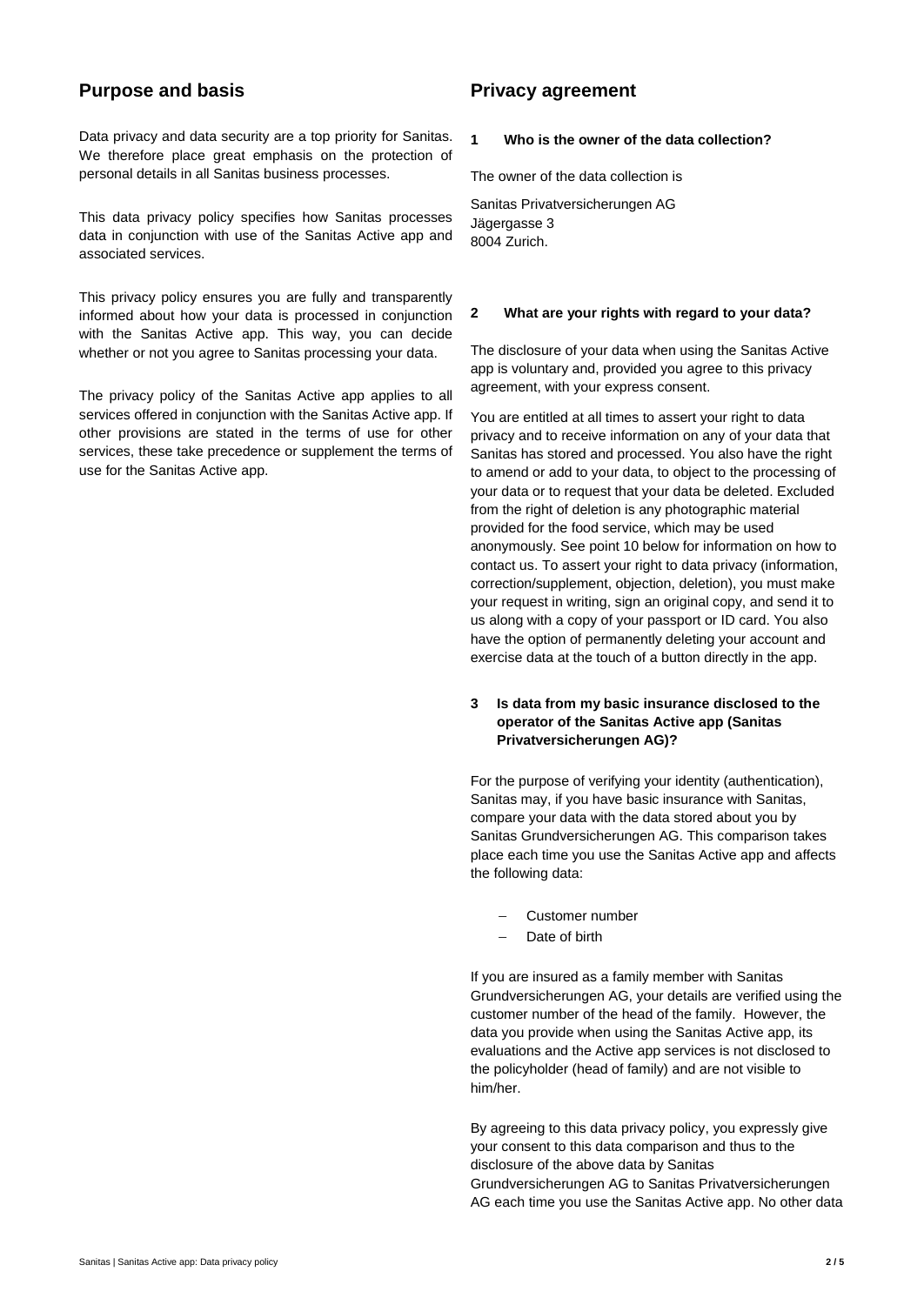is disclosed by Sanitas Grundversicherungen AG to Sanitas Privatversicherungen AG.

You can withdraw your consent at any time and still use the Sanitas Active app. However, in this case you will not have the option to collect credit when using the app (see point 3 ff of the terms of use).

#### **4 When do we process data?**

We process your data whenever we are in contact with you in conjunction with the Sanitas Active app. This includes any data you make available to us. We also collect data that is generated when you use the Sanitas Active app, and data that is recorded automatically or manually during any contact with us. For example, your data will be collected when you:

- register to use the Sanitas Active app
- use the Sanitas Active app as a registered user
- subscribe to a newsletter or other forms of advertising via the Sanitas Active app
- enter competitions or prize draws
- take part in one of our market research campaigns or surveys
- receive a credit when reaching a step target
- open the Food Scanner to take a photo of a meal

#### **5 Which data do we process?**

We process a range of data in conjunction with the Sanitas Active app, including for example:

#### **Personal data**

- Surname and first name
- Date of birth and age
- Sex
- Address
- Nationality
- Habits of use
- Language preferences
- Telephone number(s)
- Email address(es)
- ID numbers of your technical devices
- Customer number
- Information on subscribed newsletters or information and advertising received
- Consent to the receipt of advertising
- Consent to the receipt of notifications
- User account information (including the date you open the account)

#### **Exercise data**

(from registration onwards)

- Number of steps
- Distance covered on foot
- Minutes cycled

Minutes swum

#### **Data on customer activities**

- Session data with reference to visits to the Sanitas Active app (including duration and frequency of visits, language and country settings, information on the browser and computer operating system, internet protocol addresses, search terms and search results, evaluations submitted).
- Data on usage of the Sanitas Active app (including data on information viewed).
- Communication with us by telephone, email, voice messaging, text messaging (mobile, push notifications, etc.), picture messaging (MMS), video messaging or instant messaging.

## **Sports Check-in**

Users have to allow access to the location data in their device's settings in order to use the Sports check-in function in the Active app. The Active app (without the Sports checkin function) can still be used if access to the location data is denied.

#### **Data retrieval, data update**

On registering for the Sanitas Active app, you expressly agree that, when you log in for the first time, the above data collected from other applications (e.g. Apple Health, Google Fit, Fitbit, Garmin) in the last 7 days may be recorded in the Sanitas Active app.

On registering for the Sanitas Active app, you expressly agree that the above data, collected from the time you register for the Sanitas Active app, may be combined with data from other applications (e.g. Apple Health, Google Fit, Fitbit, Garmin). This consent to the collation of your data applies until you delete your exercise data using the "Delete account" function.

Data from your Sanitas Active app can only be synchronised with data from other applications (e.g. Apple Health, Google Fit, Fitbit, Garmin) that has been recorded over the last 7 days.

#### **6 For what purpose do we process data?**

We process your data for different purposes. These reasons can be summarised in various groups. Specifically, we can process all or part of your data for one or more of the following purposes:

## **Processing purposes in conjunction with the Sanitas Active app**

- Provision of the Sanitas Active app
- Calculation of credit on reaching step targets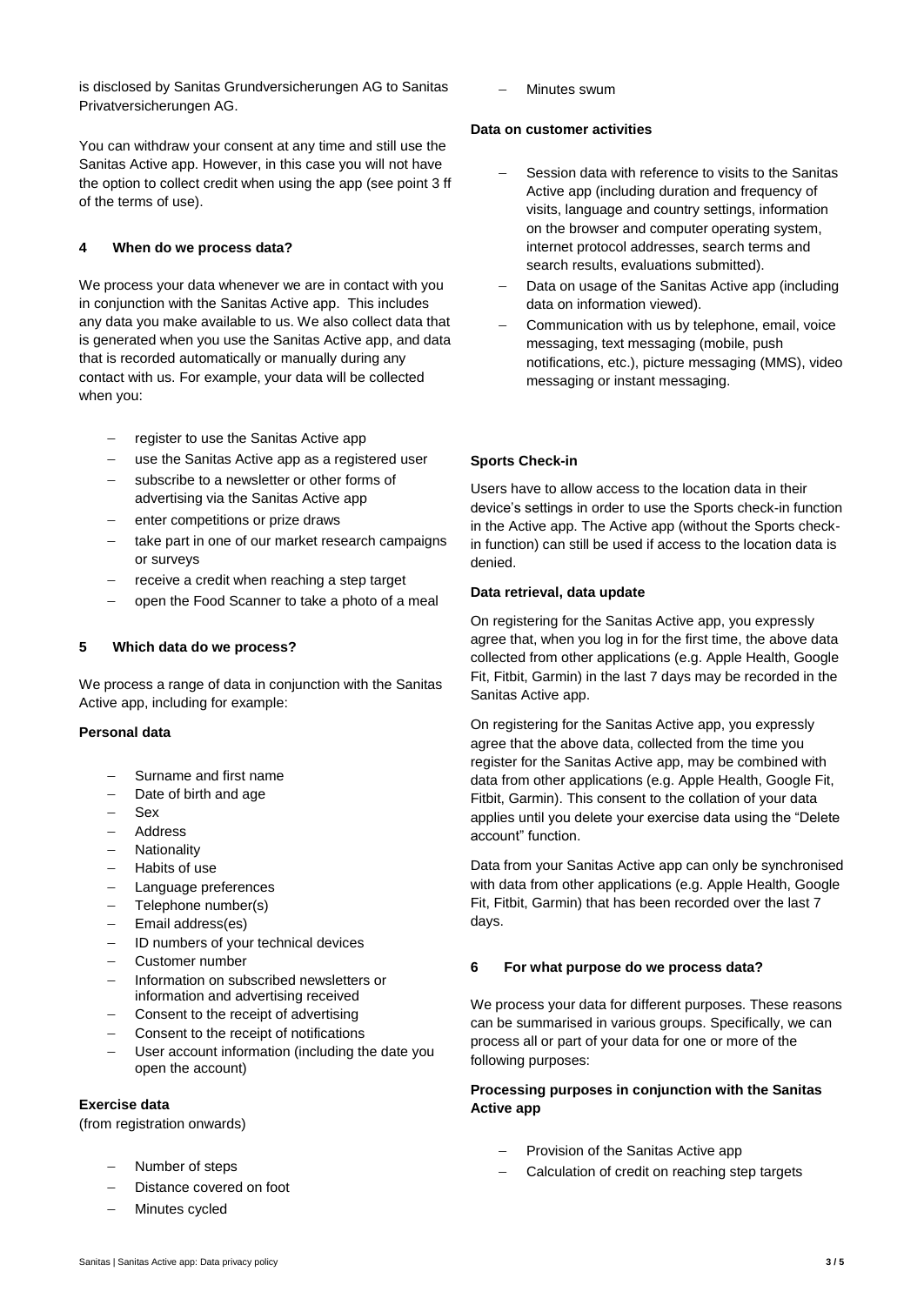#### **Processing purposes in conjunction with customer communication**

- Provision, administration and execution of customer communication by electronic means of communication.
- Business-related communication by telephone, email, voice messaging, text messaging (mobile, push notifications, etc.), picture messaging (MMS), video messaging or instant messaging.
- Evaluation of the usage of our offers by telephone, fax, email, voice messaging, text messaging (mobile, push notifications, etc.), picture messaging (MMS) or instant messaging, such as: type of use, frequency and duration of use, and exact location of use.

## **Processing purposes in conjunction with analysis of user behaviour**

- Optimisation of the Sanitas Active app by means of individualised and personal/anonymous and grouprelated recording and evaluation of past and current user behaviour and exercise habits.
- Individualised and personal/anonymous and grouprelated identification, classification and analysis of current and potential user requirements and user interests.
- Individualised and personal/anonymous and grouprelated classification and analysis of user potential and exercise habits.
- Statistical evaluation of customer behaviour based on anonymous user data and exercise data.
- Combination and enhancement of the personal data collected by us with personal and nonpersonal data that is publicly accessible or acquired from third parties for the purpose of improving our database and analysing user behaviour. Enriching of profiles using data from third parties including, for example, data from the Swiss Federal Statistical Office, calendar data, socio-demographic data, publicly accessible data or data from social networks.
- Calculation of the activity score
- The user's weight and height are used to calculate calories burned. If this information is not provided, average values will be used to calculate calories burned, and the information displayed may be very inaccurate.
- Sanitas is authorised to anonymise your data and subsequently use it for scientific and statistical purposes.

## **Processing purposes in conjunction with direct marketing**

 Simplification of processes and utilisation of findings from the analysis of user behaviour for the continued improvement of the Sanitas Active app.

- Avoidance of unnecessary advertising by using the findings from the analysis of user behaviour for customised and personalised direct marketing.
- Distribution of customised and personalised advertising by post, telephone, fax, email, voice messaging, text messaging (mobile, push notifications, etc.), picture messaging (MMS), video messaging or instant messaging.
- Customisation and personalisation of the Sanitas Active app and advertising through our channels on multimedia portals and social networks.

#### **7 Who do we pass your data on to?**

For the purposes set out in these privacy rules we can pass on your data to other companies within the Sanitas Group or third parties that process data for Sanitas within the framework of a contractual relationship. The other companies in the Sanitas Group can use your data in their own interests for the same purposes as outlined here. In particular, the companies of the Sanitas Group can process your data in their own interests for customised and personalised analysis of user behaviour and for direct marketing activities. Within the Sanitas Group, employees can only access your data to the extent required for the fulfilment of their tasks. Arrangements are in place to ensure that contracted companies do not use your data independently, outside the scope of the contract, or pass it on to third parties.

If we consider it necessary in order to protect and defend our rights or property, we can also pass on your personal details and exercise data in order to comply with the applicable laws and regulations, in case of legal proceedings, at the request of relevant courts and authorities or due to other legal obligations.

Your data is only processed and passed on for the above purposes. Sanitas does not process this data for other purposes, such as checking for health risks for admission to supplementary insurance (risk selection). In particular, no data will be passed on to Sanitas Grundversicherungen AG for the purpose of making specific behavioural recommendations. You can request access to the data processed and stored about you by Sanitas at any time by submitting a request for information (see points 2 and 11).

## **8 What rules apply with regard to links to third-party websites?**

Our Sanitas Active app and any associated communication (e.g. emails) can contain links to third-party websites. We do not have any influence on the information and services on third-party websites. Nor do we have any influence on how third parties handle the data collected on their websites. We are therefore not responsible for complying with data privacy and other applicable laws with regard to third-party links in the Sanitas Active app or any associated communication. If